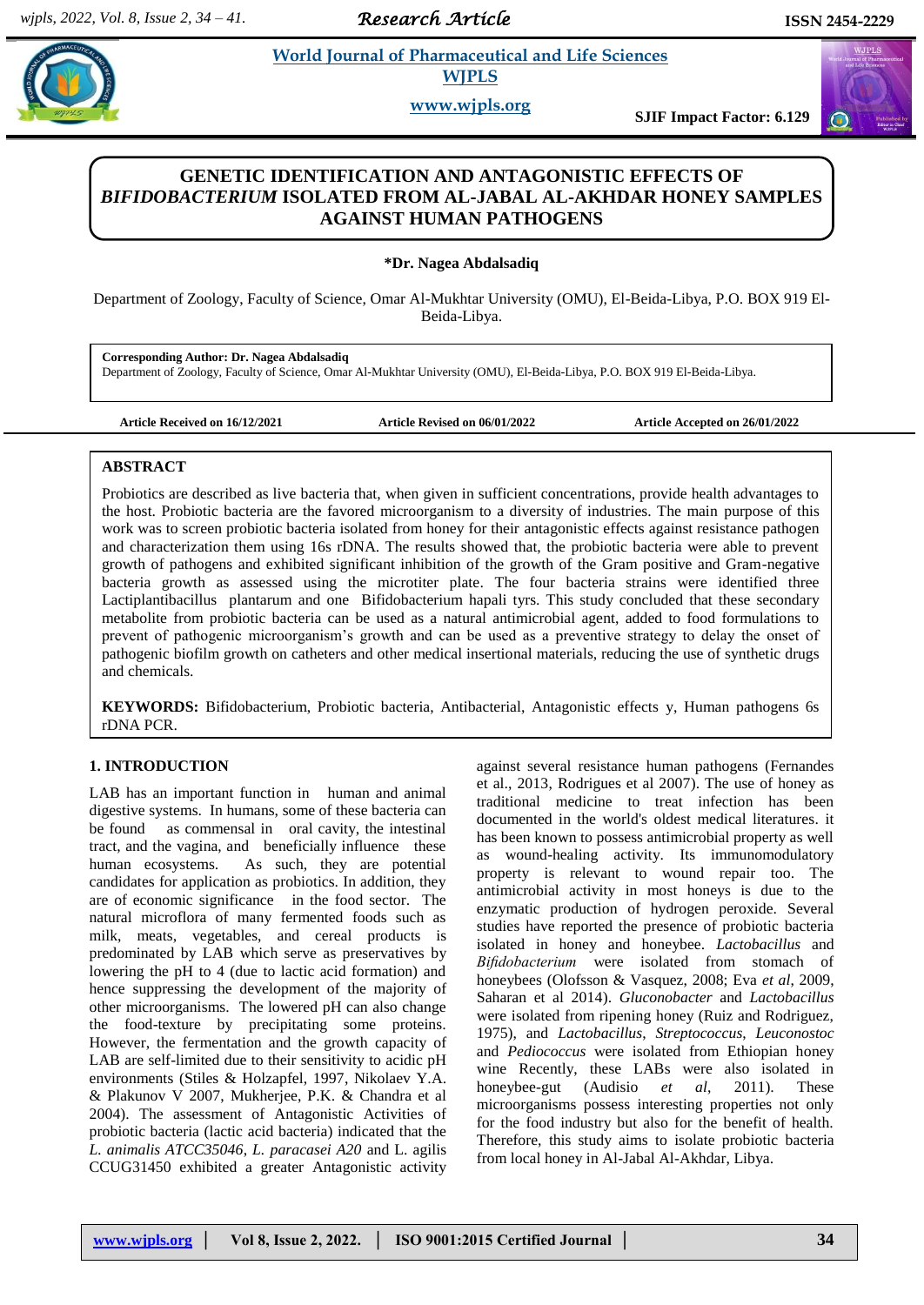#### **2. MATERIALS AND METHODS**

#### **2.1 Isolation of probiotic bacteria from honey sample**

The samples used in this study were local honey from Al-Jabal Al-Akhdar, Libya (Hannon, Zaater and Sidr). Approximately 10 g of honey samples were suspended in 90 ml peptone water  $(0.1 % w/v)$  in stomacher bags and the bags were manually agitated. Then, the addition of 1 mL into 9 mL of de Man, Rogosa & Sharpe (MRS) broth (Oxoid CM359) and the incubation was at 30o C for 24 to 48 hr followed by diluting serially with peptone water (0.1% w/v). Subsequently, 0.1 mL was spread plated on several adapted media specifically, MRS agar (Oxoid) MRS agar with 0.8% CaCO3 MRS agar with 1% glucose, tomato juice agar with 0.8% CaCO3, and tomato juice agar with 1% glucose. The incubation of plates was under anaerobic situation in anaerobic jar at 37o C for 48 hr or until the bacterial colonies grown sufficiently in size. The testing of colonies for catalase activity with 4% H2O2 and the streaking of catalase negative colonies on MRS agar that contained 0.8% CaCO3 was kept warm at 37o C for 48 hr to attain pure colonies. The isolates' validation for Gram staining and culture purity was inspected using morphology and microscopic. All negative catalase and gram-positive LAB isolates were preserved in MRS broth with 15% of glycerol and set aside at −20o C for more inspection (Kheadr, 2006, Velraeds).

#### **2.2 Preparation of cell free supernatant (CFS)**

Seventy bacterial isolates were pre-cultured and grown in MRS broth medium containing 5% crude incubated in shaker at 37°C, 120rpm for 72 hrs. CFSs from LAB strains were obtained to screen biosurfactant producing LAB and to evaluate their inhibiting activity against the indicator pathogen strains using the agar well-diffusion test. CFS were sourced from MRS broth cultures by centrifugation (Jouan Br4i, France) at 10,000 g for 10 min at 4ºC. To prevent inhibition because of pH reduction due to organic acids, the pH of the CFSs was determined at 6.2 with the use of 1 N NaOH. Any inhibition by hydrogen peroxide was also removed by adding catalase. The CFSs were subjected to filtersterilisation through 0.22 µm pore-size filters (Schleicher & Schüll, Dassel, Germany) (Rodrigues *et al.,* 2006).

**2.3 Determination of antagonistic activities of probiotic bacteria supernatant**Antagonistic activities of probiotic bacteria supernatant using microtiter plates was performed as described by Gudina et al. (2010). Briefly, an aliquot of 150μl of a washed bacterial suspension in Nutrient broth adjusted to 0.5 McFarland standard turbidity (a final density of 108 CFU ml-1) was added to each well of a sterile 96-well microtiter plate together with 200 μl of probiotic bacteria supernatant. Control wells contained Nutrient broth and bacterial suspension without supernatant. All microtiter plates were incubated at 30 ºC for 24, 48, and 72 h. The optical density of each well was recorded at 560 nm in micro-ELISA auto reader (Model 680, BioRad). The percentage growth of pathogenic bacteria was

Where: ODc is the optical density of the well with a supernatant c and pathogen.

OD0 is the optical density of the pathogen suspension with no supernatant (control).

Triplicate assays were conducted, and the mean of optical density was taken.

#### **2.4 Genotypic Identification of Selected probiotic bacteria Isolates using 16s rDNA**

Out of eighteen probiotic bacteria, best antagonistic activities (four isolates) were gnomically identified according to the method described by Jarvis & Hoffman (2004). The extraction of total genomic DNA from an overnight culture in 20 ml MRS broth at 30 ºC was done employing the Master Pure™ Gram positive DNA Purification Kit (USA). One ml of overnight culture was subjected to centrifugation 11500 rpm for 10 min at  $25^{\circ}$ C (Eppendorf centrifuge 5804 R) and the pellet was then retrieved. To the pellet 150 µl of TE buffer was added and subjected to incubation at  $37^{\circ}$ C overnight. 1 µl of proteinase K  $(50 \mu g/\mu l, Sigma)$  was mixed with 150  $\mu l$  of gram-positive lysis solution and then added to TE buffered mixture and subjected to thorough mixing. What followed was the incubation of the sample at 65- 70 ºC for 15 min and then vertexing at 5 min intervals. The next step was to place the sample on ice for 5 min. Then 175 µl of MPC protein precipitation reagent was added to every sample, followed by vertexing and centrifugation at 13,000 rpm for 10 min at 4  $^{\circ}$ C (Eppendorf centrifuge 5804 R). The CFSs were then moved to new tubes and the pellets discarded. 1 µl of RNase II (5  $\mu$ g/ $\mu$ l) was added to each sample followed by thorough mixing. The samples were subjected to incubation at 37 ºC for 30 min; 500 µl of isopropanol was added to the CFS, followed by centrifuging at 4ºC for 10 min at 13,000 rpm (Eppendorf centrifuge 5804 R). Isopropanol was eliminated with an Eppendorf pipette, but the DNA pellet was kept in place. The pellets were washed with 200 µl ethanol 70% and subjected to centrifugation at 5, 000 rpm for 2 min at room temperature. The removal of the ethanol was done with care and the DNA was suspended again with 35 µl of deionized water and stored at -20 ºC for future study.

# **2.5 Gel Electrophoresis**

#### **2.5.1 Amplifying the PCR products from universal bacterial primer was subjected to analysis for expected size.**

Two µl of each amplification mixture was put through electrophoresis in 1.5% (w/v) agarose gels in 0.5 x TEA buffer for 45 min and 110 V. DNA molecular mass marker (250 to 10,000 bp) molecular ladders from  $1<sup>st</sup>$ Base, was the standard. Following electrophoresis staining of the gels in ethidium bromide was carried out and after rinsing the gels were observed and photographs taken with UV transilluminator (Bio-Rad Laboratories, Segrate, Italy). The partial 16S rDNA, Lbp11 and LMM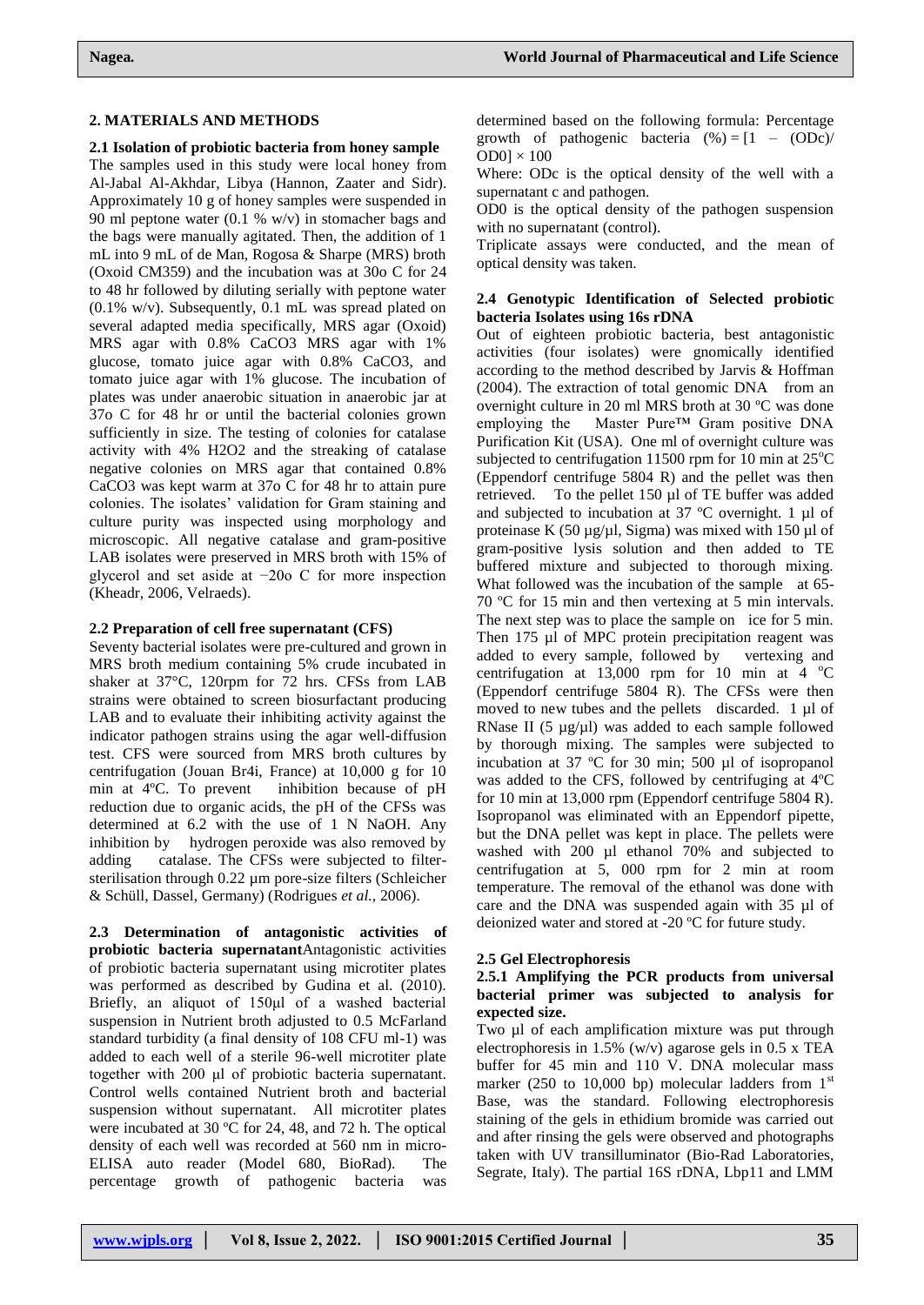primers sequences were established by 1st Base, Malaysia and comparison was made of the sequences and the databases (Gen-Bank).

#### **2.6 Statistical Analysis**

Results were shown as the mean  $\pm$  standard deviation and all measurements were done in triplicate. A oneway ANOVA ( $P < 0.05$ ) applying the Tukey multiplecomparisons using SPSS software was used for the evaluation of the. statistically significant differences of the conditions tested in the different assays. There was a significant difference if  $P \le 0.05$ .

# **3. RESULTS**

# **3.1 Isolation of probiotic bacteria using different media**

Isolation of probiotic bacteria form honey was successfully achieved in MRS broth followed by plating in selective media. Eighteen of probiotic bacteria that isolated from honey were identified as probiotic bacteria because they produced clear zone on MRS agar supplied with CaCO3, Gram positive and catalase negative as in table (1) and figure (1, 2, 3). Lactic acid bacteria present in Hannon honey from Al-Jabal Al-Akhdar, Libya were isolated from MRS with 1 % glucose and from MRS with  $0.8$  % CaCO<sub>3</sub>, while lactic acid bacteria from Zaater

and Sidr honey was isolated only from MRS with 0.8 % CaCO3. The highest number of Lactic acid bacteria  $(>10^{5}/\text{ml})$  was isolated from Hannon honey (pH 5.2), followed by Sidr honey ( $> 10^4$ /ml, pH 4.4) then Zaater honey ( $> 10<sup>3</sup>/ml$ , pH 4.13). The microorganisms in honey have been reviewed by Snowdon and Cliver (1996), however, the microbiota associated with honey is still not fully understood. Several studies have reported the presence of lactic acid bacteria isolated in honey and honeybee. *Lactobacillus* and *Bifidobacterium* were isolated from stomach of honeybees (Olofsson & Vasquez, 2008; Eva *et al*, 2009). *Gluconobacter* and *Lactobacillus* were isolated from ripening honey (Ruiz and Rodriguez, 1975), and *Lactobacillus*, *Streptococcus*, *Leuconostoc* and *Pediococcus* were isolated from Ethiopian honey wine. Recently, these lactic acid bacteria were also isolated in honeybee-gut (Audisio *et al*, 2011). These microorganisms possess interesting properties not only for the food industry but also for the benefit of health. Results of biochemical and morphological tests showed bacterial diversity of dairy products. Study by Afridi et al., (2020). bacterial isolates were identified as *Bacillus* and *Clostridium spp,* according to biochemical and morphological characteristics.

**Table 1: Phenotypic characterization of probiotic bacteria isolated from honey samples using different media incubated at 37 ºC for 24 h<sup>a</sup> .**

| Sample codeSource pH of honey |            |     |                 | <b>MediaCatalase reaction</b> | Gram<br>reaction | of cell | Morphology Number of LAB |
|-------------------------------|------------|-----|-----------------|-------------------------------|------------------|---------|--------------------------|
|                               |            |     |                 |                               |                  | Rod     | Positive                 |
| HH <sub>1</sub>               | Hannon 5.2 |     | $MRS + Caco3$   | $\overline{\phantom{0}}$      |                  | Cocci   | $10^{-5}$                |
| HH2                           | Hannon 5.2 |     | $MRS + Glucose$ |                               |                  | Rod     | $10^{-4}$                |
| HZ                            | Zaater     | 4.4 | $MRS + Caco3$   |                               |                  | Rod     | $10^{-5}$                |
| HS                            | Sidr       | 4.1 | $MRS + Caco3$   |                               |                  | Rod     | $10^{-3}$                |



**Figure 1: LAB Isolates Producing Clear zone on Modified MRS-CaCO<sup>3</sup> Agar**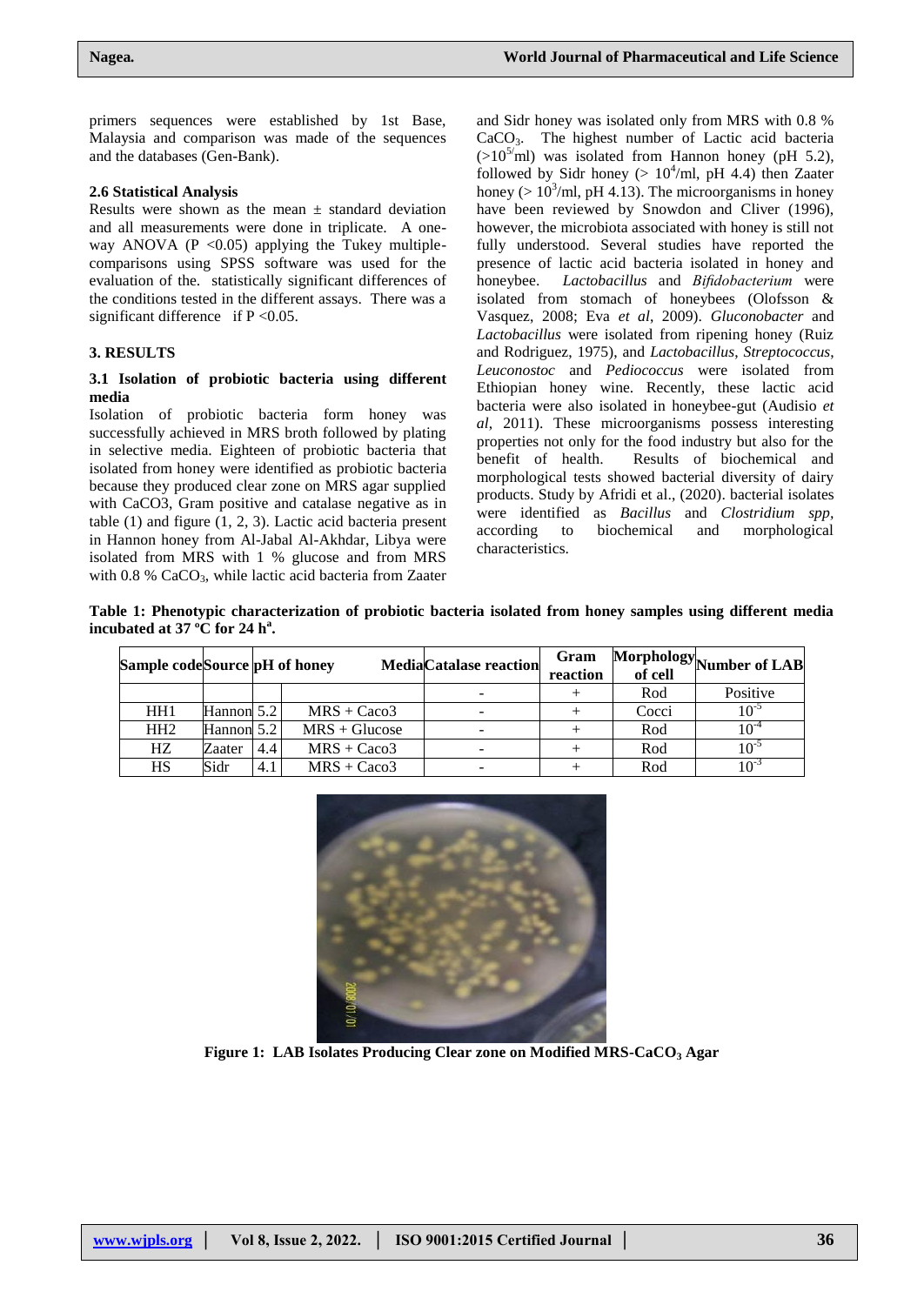

**Figure 2: Lactic Acid Bacteria Pure Colony.**



**Figure 3: Gram Positive of probiotic bacteria: Rod on the left and cocci on the right.**

**3.2 Determination of antagonistic activities of probiotic bacteria supernatant in microtiter plate** Honey has the ability to inhibit microorganisms such as pathogenic bacteria, spoilage fungi and yeast and viruses. The antibacterial effect of honey especially against Gram positive bacteria is well documented (Molan, 1997; Bogdanov, 1997). Several strains of bacteria were isolated from honey and demonstrated antimicrobial activity against both gram negative and positive

pathogenic and spoilage bacteria (Ibarguren *et al*., 2010; Lee *et al.*, 2008). Antagonistic activities of probiotic bacteria supernatant five pathogen namely *Proteus mirabilis,* S. *aureus*, *Bacillus. subtilis*, K*. Pneumoniae*  and *Candida. albicans* was evaluated using microtiter plate. All supernatant of probiotic bacteria isolated from three honey type caused more than 90% growth inhibition of bacterial pathogens after 24 h incubation (Table2 and figure 4).



**Figure 4: Antagonistic activities of probiotic bacteria supernatant against pathogens in microtiter plate.**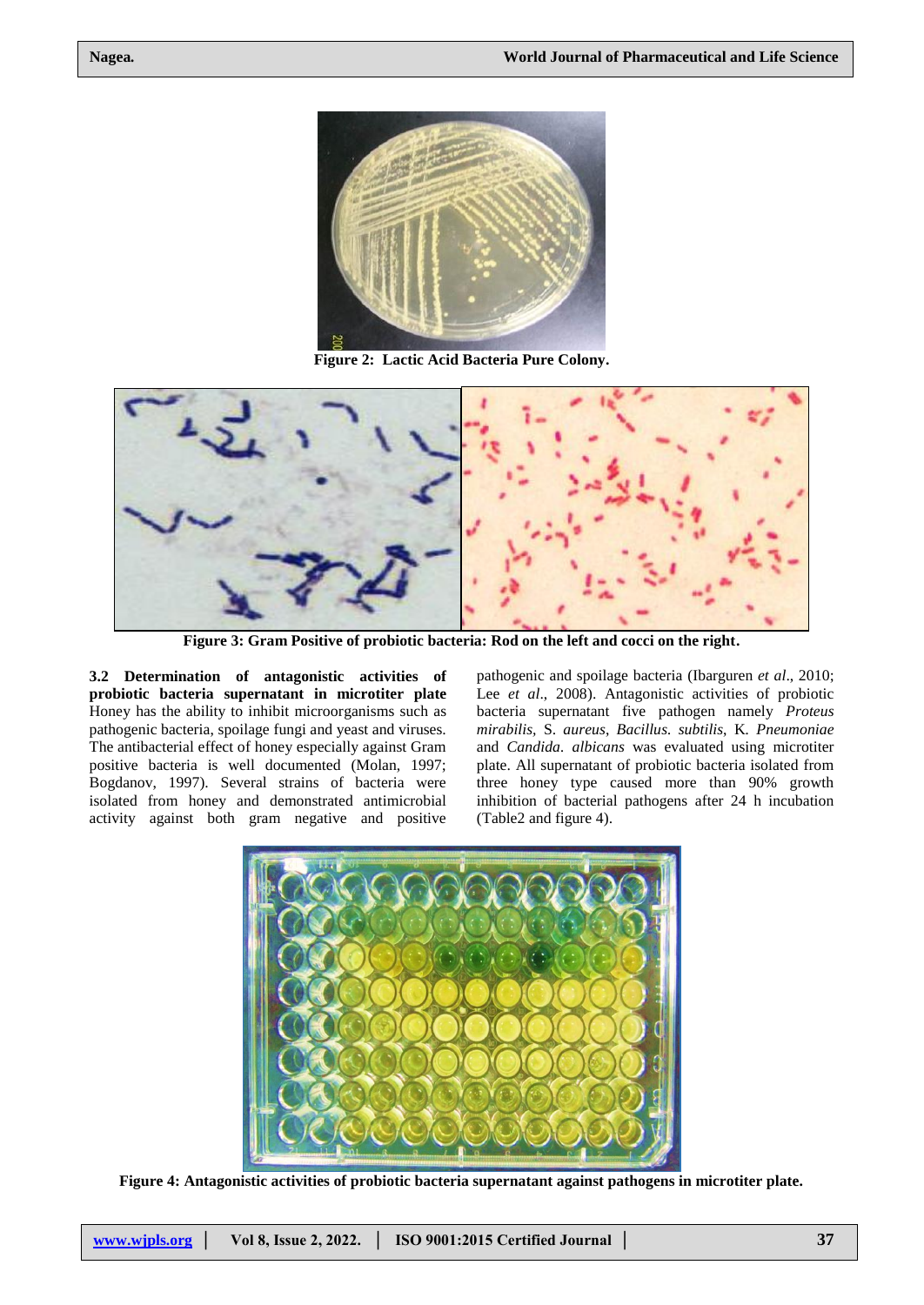Similarly study by Olofsson & Vasquez, (2008) which isolated *Lactobacillus* and *Bifidobacterium* with antimicrobial activity. All probiotic bacteria isolate (HH1, HH2, HZ and HS) completely inhibited *S. epidermis* and *P.mirabilis* after 24h of incubation. However, some probiotic bacteria supernatant allowed growth of the target fungus and bacteria as shown by SH against *C. albicans* after and HH1 and HH2 against

*P.mirabilis* and *B. subtilis* after 24h incubation. In agreement with this study, c strain LB from human that showed antimicrobial activity against *K. pneumoniae*, *Enterobacter* spp., *S. Typhimurium, E. coli*, *L. monocytogenes*, *S. flexneri* and *P. aeruginosa.* These results provide evidence that supernatant of probiotic bacteria isolated from honey efficiently inhibits growth a wide range of pathogenic microorganisms.

|                    | <b>Probiotic bacteria</b>   |                            |                            |                 |  |
|--------------------|-----------------------------|----------------------------|----------------------------|-----------------|--|
| <b>Pathogens</b>   | HH!                         | HH2                        | HZ.                        | <b>HS</b>       |  |
| S. aureus          | NG                          | NG                         | NG                         | NG              |  |
| P. mirabilis       | NG                          | NG                         | <b>NG</b>                  | NG              |  |
| <b>B.</b> subtilis | $4.7+0.1^a$                 | $6.0 \pm 0.4$ <sup>a</sup> | <b>NG</b>                  | $8.1 \pm 0.1^a$ |  |
| K. Pneumoniae      | $7.1 \pm 0.01$ <sup>a</sup> | $7.3 \pm 0.1^a$            | NG                         | NG              |  |
| C. albicans        | NG                          | NG                         | $2.5.5 \pm 1.3^{\text{a}}$ | $202+01$        |  |

| Table 2: Antagonistic activities of probiotic bacteria supernatant against pathogens. |  |  |
|---------------------------------------------------------------------------------------|--|--|
|                                                                                       |  |  |

Several strains of probiotic bacteria were isolated from honey and demonstrated antimicrobial activity against both gram negative and positive pathogenic and spoilage bacteria (Ibarguren *et al*.,010; Lee *et al*., 2008). Olofsson & Vasquez, (2008) isolated novel probiotic bacteria in the genera *Lactobacillus* and *Bifidobacterium* from honeybee stomach, and the same isolates were also detected in honey. Lactic acid bacteria are known for their antimicrobial activity specially lactobacilli (Klaenhammer, 2001). Coconnier *et al*., (1997) isolated *L. acidophilus* strain LB from human that showed antimicrobial activity against *K. pneumoniae*, *Enterobacter* spp., *S.* Typhimurium, *E. coli*, *L. monocytogenes*, *S. flexneri* and *P. aeruginosa.* Recently, Fathabad & Eslamifar *et al.*, (2011) reported that strain of *Lactobacillus paraplantarum* isolated from tea leaves has antimicrobial activity against *E. coli* and *S. Typhimurium*.

#### **3.3 Genotypic Identification of Selected probiotic bacteria Isolates using 16s rDNA**

Recently, the molecular biology has developed very fast and that had high impact on the microbiology world. Using the gene sequencing is the most reliable method of identifying the bacteria. 16S rDNA is one of these methods and it has been used for many cases for the identification of the bacteria especially LAB. Molecular characterization of bacterial DNA using universal primer showed clear strain bands with molecular weight 1500 bp (Figure 5). The similarity between each strain in this study and other bacteria in data base was estimated as in table 3. The similarity between probiotic isolates (HH1, HH2, HZ and HS) and bacteria from gene bank was estimated by (97.3%, 93.95%, 99%, 96%). The 16S rRNA gene sequence has been widely used as a molecular method to identify the bacteria especially LAB bacteria. Lim *et al*., (2009)

| Table 3: Molecular Identification of probiotic bacterial Isolates. |  |  |
|--------------------------------------------------------------------|--|--|
|--------------------------------------------------------------------|--|--|

| <b>Bacterial CodesIdentification</b> |                               | Percentage of similarity %Accession No. |           |
|--------------------------------------|-------------------------------|-----------------------------------------|-----------|
| HH 1                                 | Lactiplantibacillus plantarum | 97.3%                                   | SU2765421 |
| HH <sub>2</sub>                      | Bifidobacterium hapali tyrs   | 93.9%                                   | LU6784230 |
| HZ.                                  | Lactiplantibacillus plantarum | 99.3%                                   | MT610988  |
| HS                                   | Lactiplantibacillus plantarum | 96.93%                                  | MT981291  |



**Figure 5: Probiotic bacterial DNA Bands on the 1.5 % Agarose Gel using universal primer.**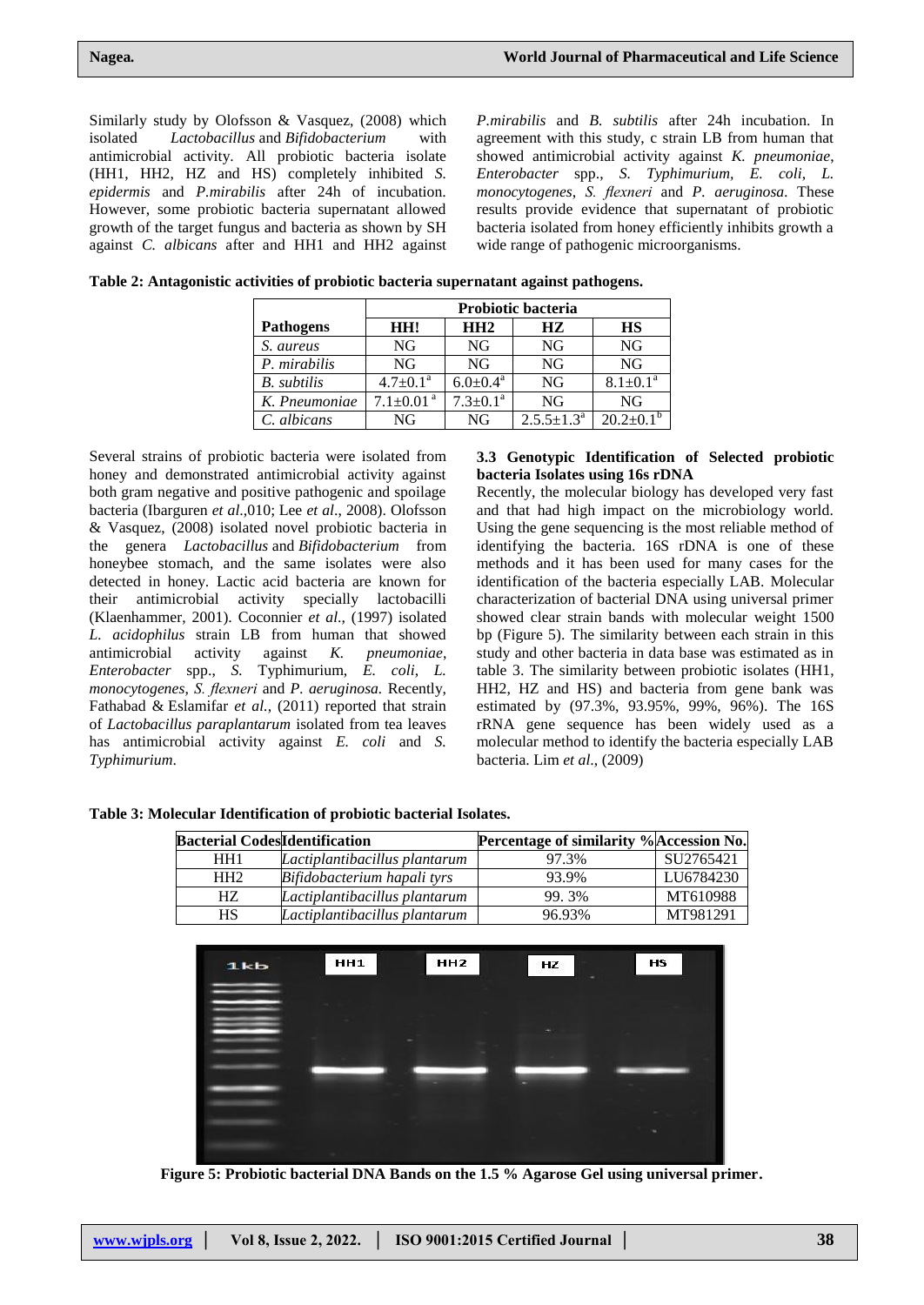Reported that *Lactobacillus brevis*, *Enterococcus faecium* and *Pediococcus acidilactici* were isolated from children faces and identified using two universal primers. Another study used for PCR amplification to identify LAB isolates from vagina and the isolates identified as; *L. crispatus*, *L. iners*, *L. gasseri*, *L. jensenii* and *Streptococcus* reported by Forney *et al*., (2010). Different accession number were used to keep each bacterial sequences in the Gene Bank database. The accession numbers of probiotic isolates were (SU2765421, LU6784230, MT610988 and MT981291 respectively (Table 3). This study reported the probiotic bacterial isolated from honey had a molecular weight of1500bp. In previous study, three isolates S17, S5 and

S13 were identified by 16S rDNA sequencing of gene and similarity with *Bacillus subtilis*, *Bacillus tequilensis* and *benzoelyticu*m was estimated by 97%as indicated by analysis of phylogenetic (Afridi et al., 2020). The phylogenetic tree was constructed by the Neighbourjoining method (MEGA X 10.0.5). Numbers in parentheses are accession number of published sequences. The numbers at the nodes are bootstrap confidence levels (percentage) from 1000 replicates (Jawan et al 2020). Phylogenetic analysis revealed that probiotic strains have at least 97% similarity with *lactobacillus* strains and 93.3% similarity with *[Bifidobacterium](https://www.ncbi.nlm.nih.gov/Taxonomy/Browser/wwwtax.cgi?mode=Info&id=1384064&lvl=3&lin=f&keep=1&srchmode=1&unlock) hapali tyr* (Figure 6, 7).



**Figure 6: Phylogenetic tree of isolates (HH2) showing the close relatives inferred from 16 S rRNA gene sequence.**



**Figure 7: Phylogenetic tree of isolates (HH1, HZ and HS) showing the close relatives inferred from 16 S rRNA gene sequence.**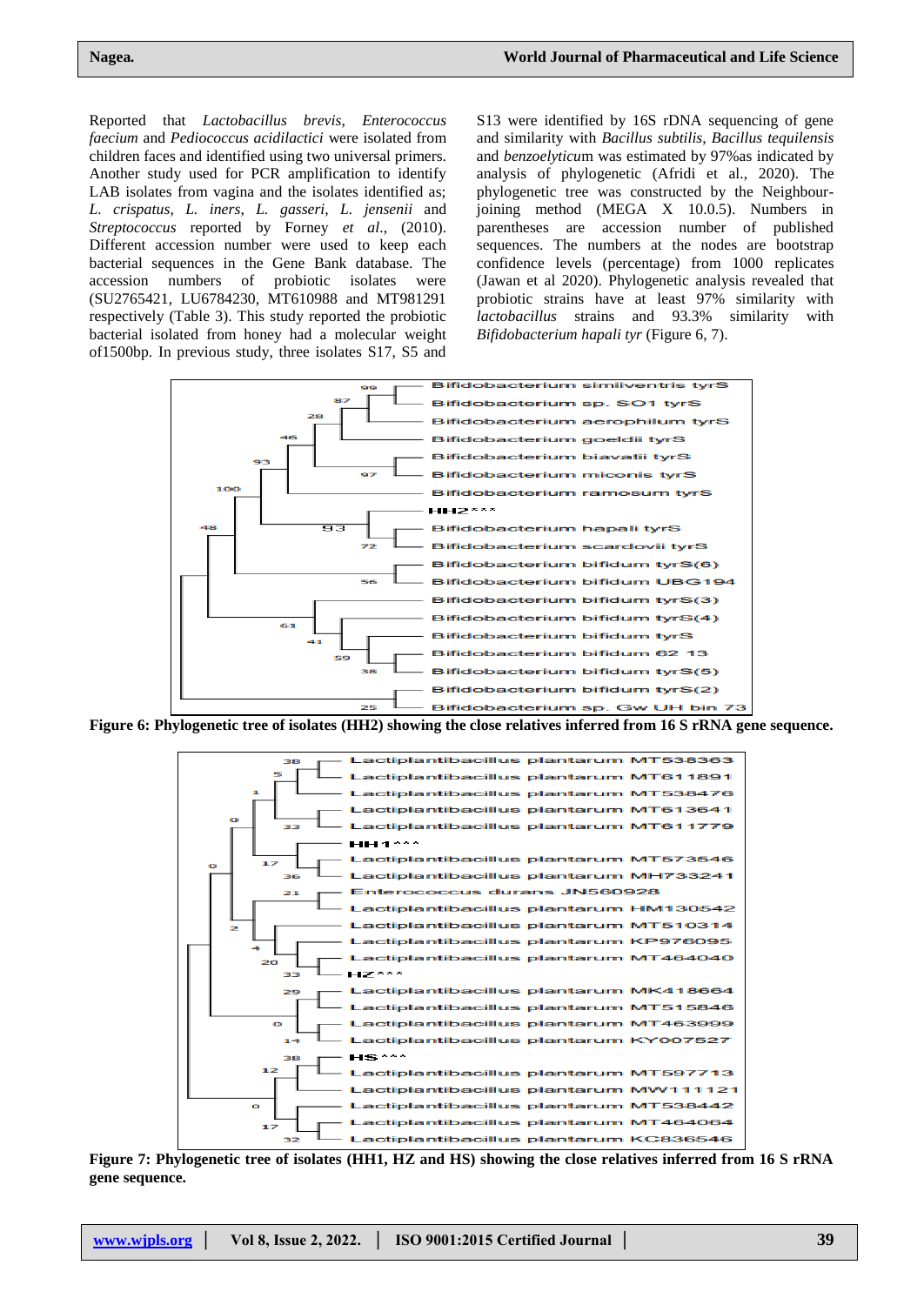The sequences of these isolates were established and kept in the Gene Bank database under accession number SU2765421, LU6784230, MT610988 and MT981291 respectively.

# **4. CONCLUSION**

A total of eighteen probiotic bacteria were isolated from honey and screened for antagonistic activities. Out of eighteen, four isolates could produce secondary metabolite with antagonistic activities against several resistance human pathogens. Therefore, these secondary metabolite from supernatant of probiotic bacteria can be used as a natural antimicrobial, antiadhesion and antibiofilms and can be added to food formulations to prevent of pathogenic microorganism's growth.

# **ACKNOWLEDGEMENT**

The authors would like to thank the Faculty of Science, University Omar Al-Mukhtar for their support.

# **REFERENCES**

- 1. Stiles, M.E. & Holzapfel, W. H. "Lactic acid bacteria of foods and their current taxonomy". *Int. J. Food Microbiol*, 1997; 36: 1-29.
- 2. Fernandes, E.C.R et al. "Study of Biosurfactant "Cocktails" with Enhanced Properties. (Master Thesis)". Minho's University, Portuga, 2013; 3.
- 3. Olofsson TC, Vásquez A Detection and Identification of a Novel Lactic Acid Bacterial Flora Within the Honey Stomach of the Honeybee *Apis mellifera*. Current microbiology, 2008; 57: 356–363.
- 4. van Engelsdorp D, Evans JD, Saegerman C, Mullin C, Haubruge E, et al. Colony Collapse Disorder: A Descriptive Study. PLoS ONE, 2009; 4: 1–17.
- 5. Audisio et al., 2017. [Gram-Positive Bacteria with](https://pubmed.ncbi.nlm.nih.gov/27655068/)  [Probiotic Potential for the Apis mellifera L.](https://pubmed.ncbi.nlm.nih.gov/27655068/)  [Honeybee: The Experience in the Northwest of](https://pubmed.ncbi.nlm.nih.gov/27655068/)  [Argentina.](https://pubmed.ncbi.nlm.nih.gov/27655068/) MC.Probiotics Antimicrob Proteins, 2017 Mar; 9(1): 22-31.
- 6. Ruiz-Argüeso T, Rodriguez-Navarro A. Gluconic acid-producing bacteria from honeybees and ripening honey. J Gen Microbiol, 1973 May; 76(1): 211–216. [\[PubMed\]](https://www.ncbi.nlm.nih.gov/pubmed/4579122)
- 7. Kheadr, E. "Impact of Acid and Oxgall on Antibiotic Susceptibility of Probiotic *Lactobacilli*". *African Journal of Agricultural Research*, 2006; 1: 172-181.
- 8. Rodrigues, L., Banat, IM., Teixeira, J. & Oliveira, R. "Biosurfactants: potential applications in medicine". *J Antimicrob Chemother,* 2006; 57(4): 609–618.
- 9. Gudina, E. J., Teixeira, J.A. & Rodrigues, L. R. "Isolation and functional characterization of a biosurfactant produced by *Lactobacillus paracasei*"*. Colloids and Surfaces B: Biointerfaces,* 2010; 76: 298-304.
- 10. Jarvis, B.W. & Hoffman, L.M. "Introducing MasterPureTM Gram Positive DNA Purification Kit". *Epicentre Forum*, 2004; 11: 5-5.
- 11. Snowdon, J. A. The microbiology of honey meeting your buyers' specifications (Why they do what they do). American Bee Journal, 1999; 1: 51- 60.
- 12. Afridi et al.: Molecular characterization and production of bacterial amylases from Shahdara Spring, Pakistan, 2020; 18(2): 2611-2620.
- 13. Bogdanov, S. Characterisation of antibacterial substances in honey. Lebensmittel-Wissenschaft und -Technologie, 1984; 17: 74-76.
- 14. Molan PC, Allen K L. The Effect of Gammairradiation on the Antibacterial Activity of Honey. J. Pharm. Pharmacol. In press, 1996.
- 15. Ibarguren, C., R.R. Raya, M.C. Apella and M.C. Audisio, Enterococcus faecium isolated from honey synthesized bacteriocin-like substances active against different listeria monocytogenes strains. J. Microbiol., 2010; 48: 44-52. PMID: 20221729.
- 16. Lee, H., J.J. Churey and R.W. Worobo. Antimicrobial activity of bacterial isolates from different floral sources of honey. Int. J. Food Microbiol., 2008; 126: 240-244. PMID: 18538876.
- 17. Coconnier M., Liévin V., Bernet-Camard M., Hudault S., Servin A. Antibacterial effect of the adhering human *Lactobacillus acidophilus* strain LB. *Antimicrob Agents Chemother*, 1997; 41: 1046– 1052. [\[PMC free article.](https://www.ncbi.nlm.nih.gov/pmc/articles/PMC163848/)
- 18. Klaenhammer T., Sanders M., Invited review: the scientific basis of *Lactobacillus acidophilus* NCFM functionality as a probiotic. *J Dairy Sci.,* 2001; 84: 319–331. [\[PubMed\]](https://www.ncbi.nlm.nih.gov/pubmed/11233016) [\[Google Scholar.](https://scholar.google.com/scholar_lookup?journal=J+Dairy+Sci&title=Invited+review:+the+scientific+basis+of+Lactobacillus+acidophilus+NCFM+functionality+as+a+probiotic&author=M.+Sanders&author=T.+Klaenhammer&volume=84&publication_year=2001&pages=319-331&pmid=11233016&)
- 19. Lim C.Y., Lee S.J., Bose S., Seo J.G., Chung W.S., Kim H. The effects of co-administration of probiotics with herbal medicine on obesity, metabolic endotoxemia and dysbiosis: A randomized double-blind controlled clinical trial. *Clin. Nutr,* 2009.
- 20. Forney L. J., Foster J. A., Ledger W. The vaginal flora of healthy women is not always dominated by *Lactobacillus* species. *J. Infect. Dis.,*  2006; 194: 1468–1469.
- 21. Jawan1, R., ME Kasimin, ME., Jalal1, SN., Mohd. Faik1, AA., Abbasiliasi and Ariff, A. Isolation, characterisation and in vitro evaluation of bacteriocins-producing lactic acid bacteria from fermented products of Northern Borneo for their beneficial roles in food industry.Phys.: Conf. Ser. 1358 012020. Conference Series. doi:10.1088/1742- 6596/1358/1/012020, 2019.
- 22. Mukherjee, P.K. & Chandra J. "Candida biofilm resistance*". Drug Resistance Updates,* 2004; 7: 301- 309.
- 23. Nikolaev Y.A. & Plakunov V.K. "Biofilm- "City of Microbes" or an Analogue of Multicellular Organisms?"*. Microbiology*, 2007; 76: 125-138.
- 24. Rodrigues, L. R., Banat, IM. Teixeira, J. & Oliveira, R. "Strategies for the prevention of microbial biofilm formation on silicone rubber voice prostheses". *J Biomed Mater Res Part* B- Appl Biomater, 2007; 81: 358–370.